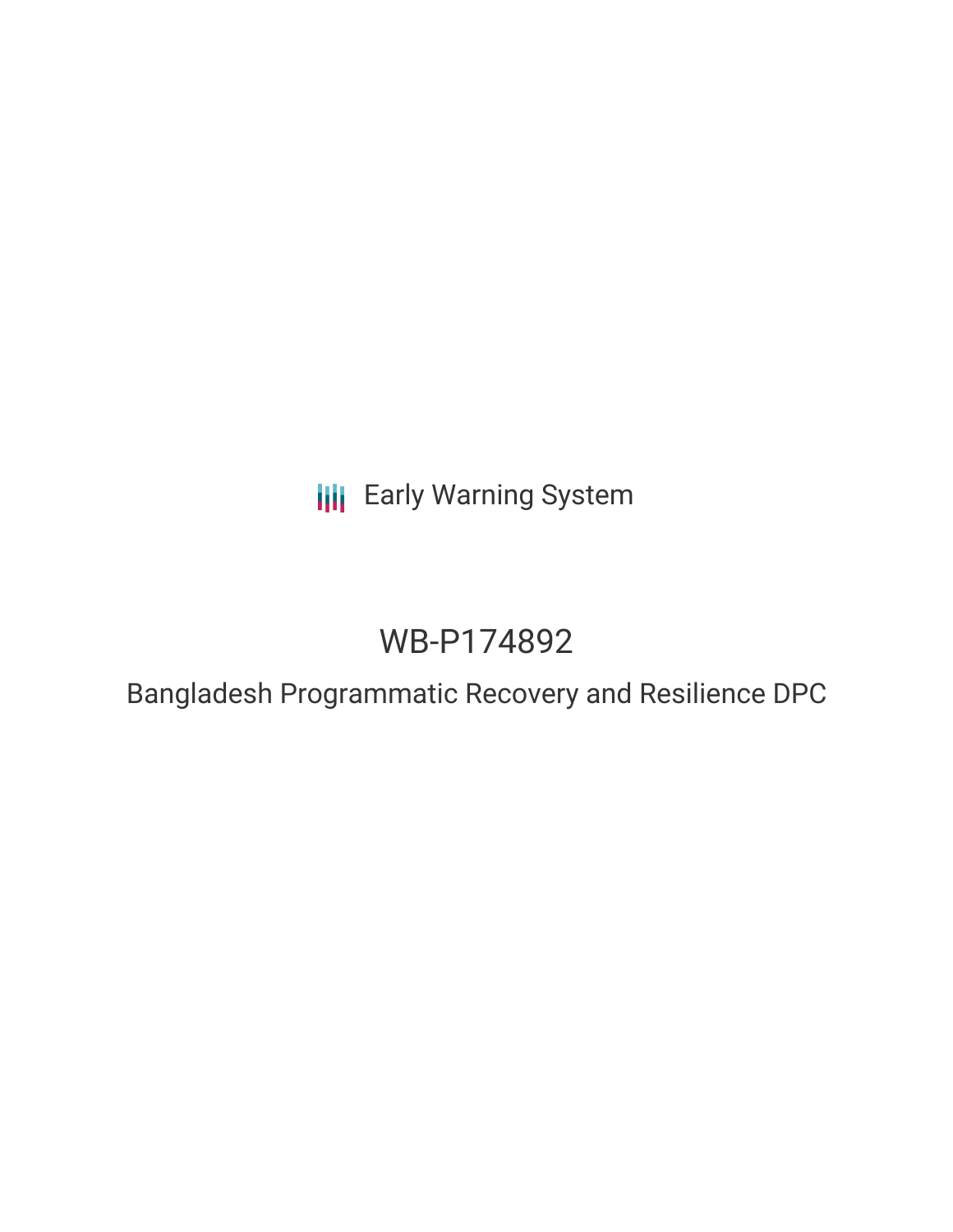

## **Quick Facts**

| <b>Countries</b>               | Bangladesh               |
|--------------------------------|--------------------------|
| <b>Financial Institutions</b>  | World Bank (WB)          |
| <b>Status</b>                  | Proposed                 |
| <b>Bank Risk Rating</b>        |                          |
| <b>Borrower</b>                | Government of Bangladesh |
| <b>Sectors</b>                 | Law and Government       |
| <b>Investment Amount (USD)</b> | \$250.00 million         |
| <b>Project Cost (USD)</b>      | \$250.00 million         |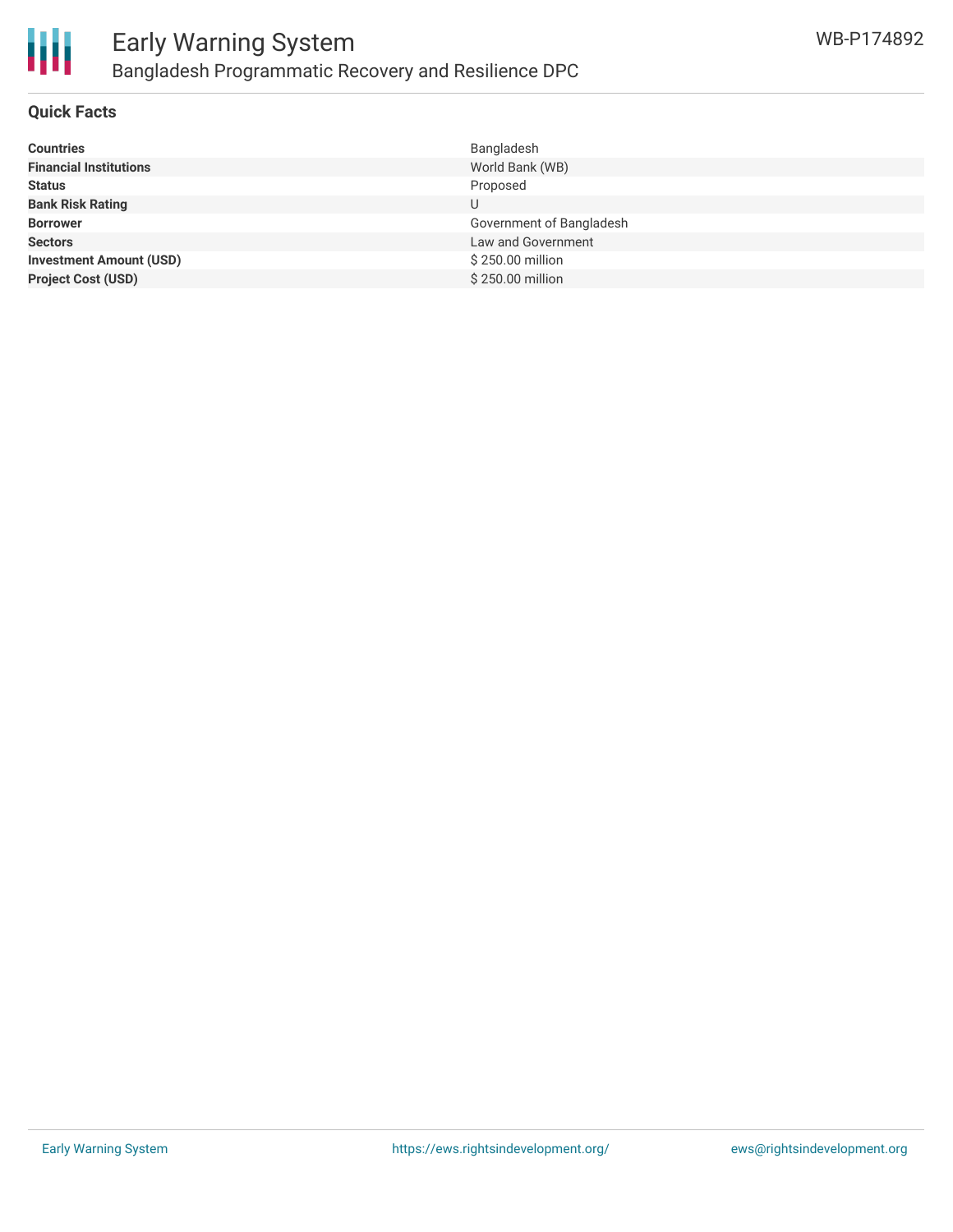

## **Project Description**

This programmatic DPC series supports the Government of Bangladesh in its efforts to (i) implement a fiscal stimulus for relief and recovery in the aftermath of COVID-19 and (ii) enhance the country's resilience to future shocks.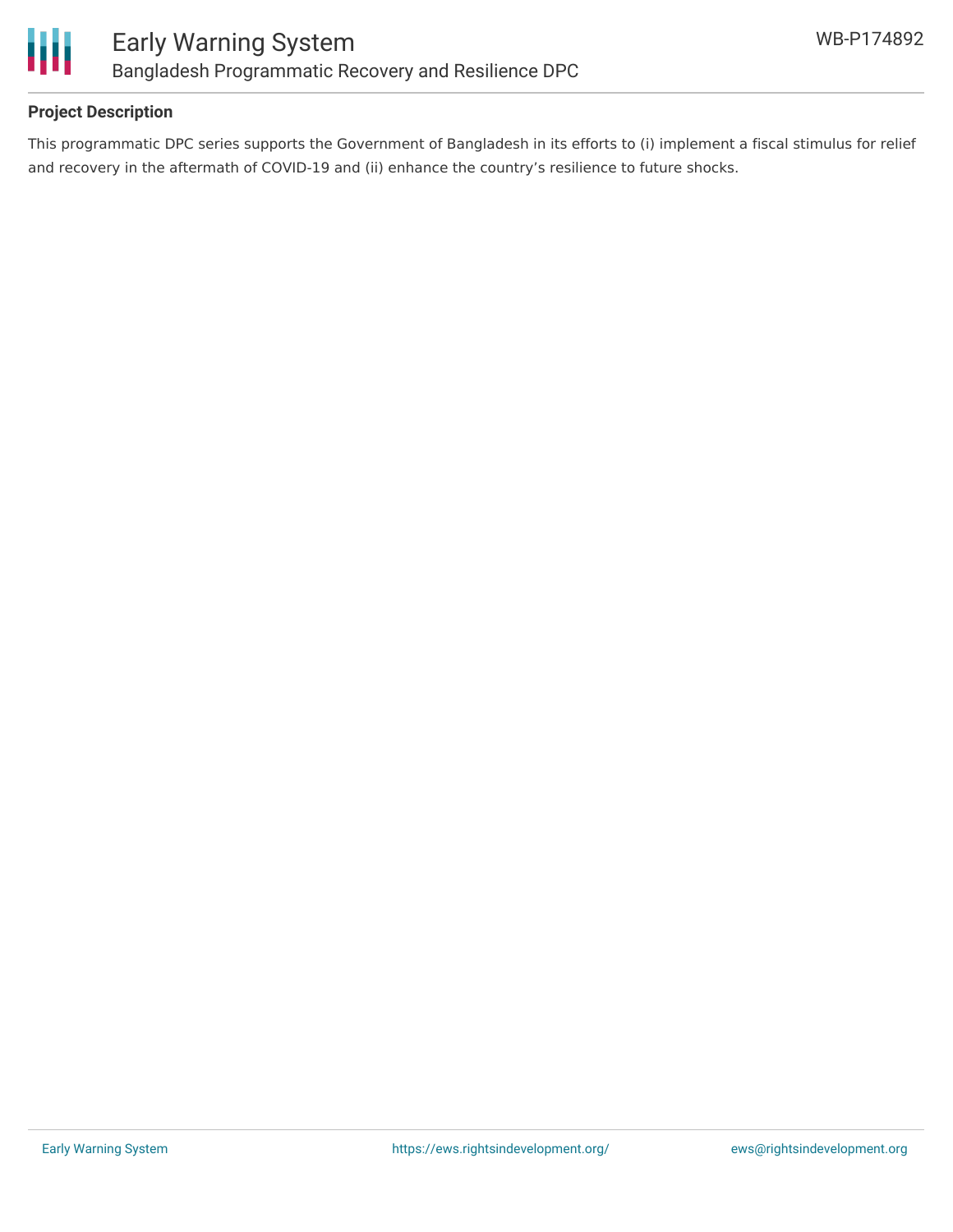

## **Investment Description**

World Bank (WB)

No investment type available at the time of the snapshot